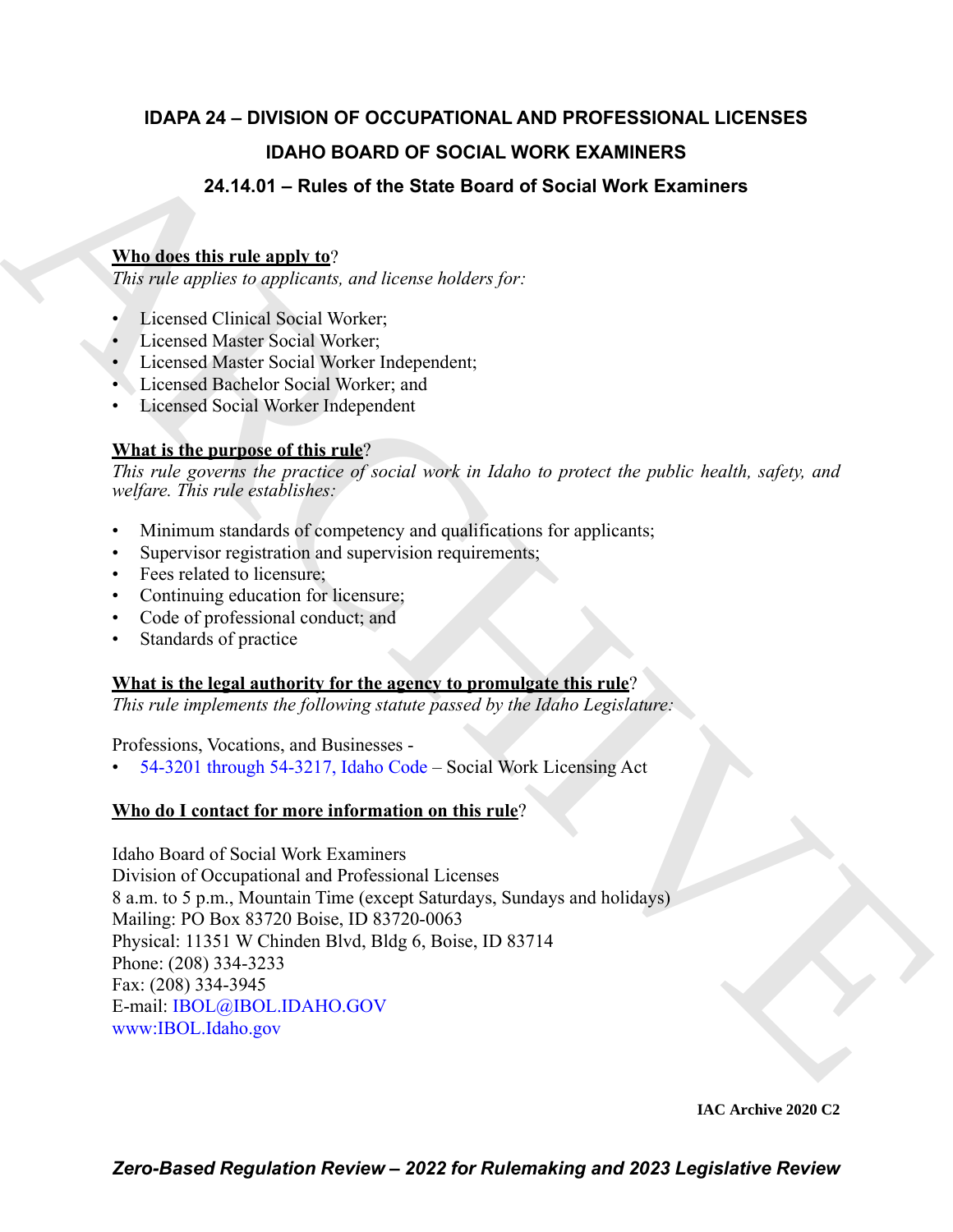# **Table of Contents**

| 24.14.01 - Rules of the State Board of Social Work Examiners          |  |
|-----------------------------------------------------------------------|--|
|                                                                       |  |
|                                                                       |  |
|                                                                       |  |
|                                                                       |  |
|                                                                       |  |
|                                                                       |  |
|                                                                       |  |
|                                                                       |  |
|                                                                       |  |
|                                                                       |  |
| 210. Supervision. 4                                                   |  |
|                                                                       |  |
|                                                                       |  |
|                                                                       |  |
|                                                                       |  |
|                                                                       |  |
|                                                                       |  |
|                                                                       |  |
|                                                                       |  |
|                                                                       |  |
|                                                                       |  |
|                                                                       |  |
| 450. Statement Of Public Policy And Code Of Professional Conduct.  10 |  |
|                                                                       |  |
|                                                                       |  |
|                                                                       |  |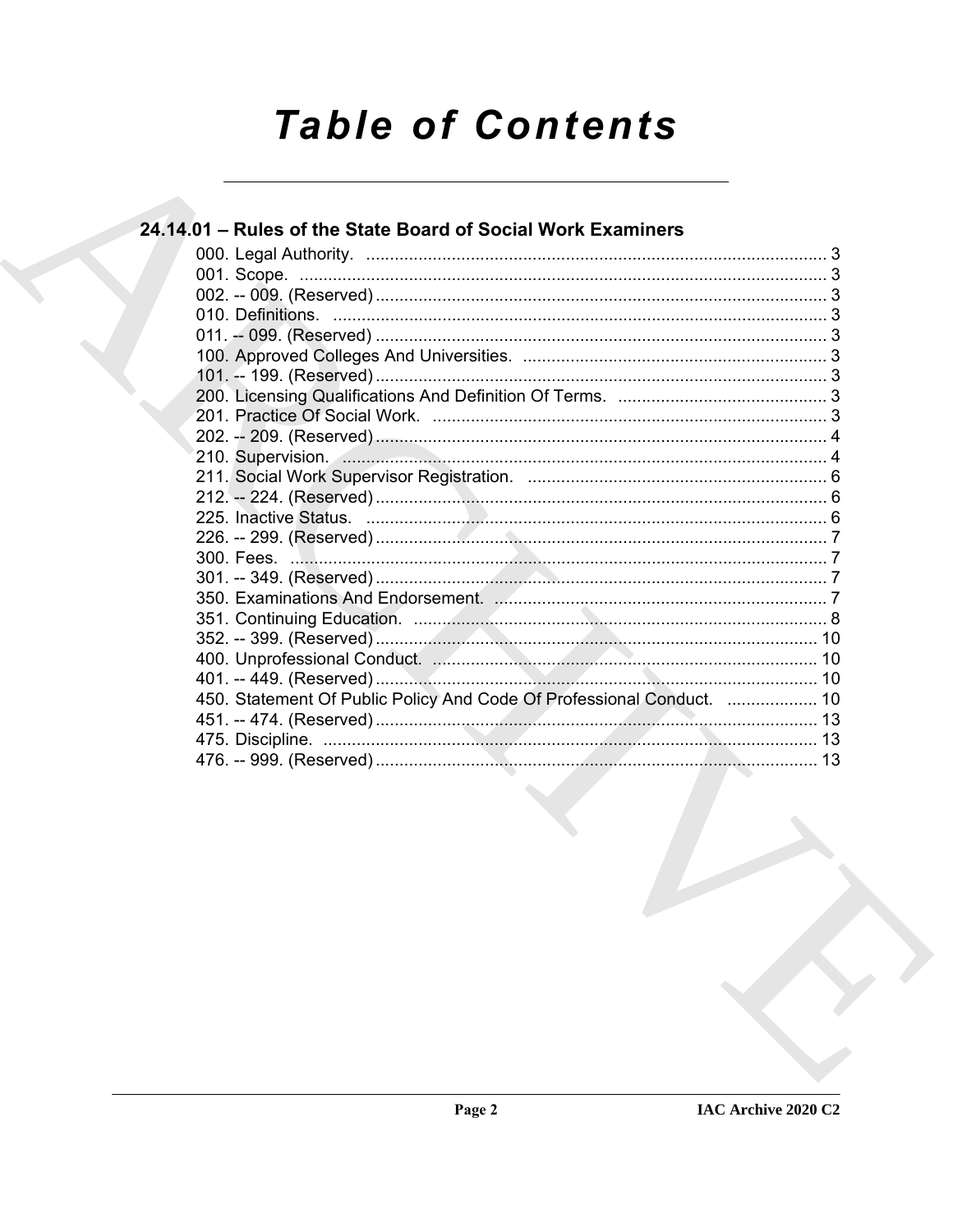#### <span id="page-2-16"></span>**24.14.01 – RULES OF THE STATE BOARD OF SOCIAL WORK EXAMINERS**

<span id="page-2-22"></span><span id="page-2-2"></span><span id="page-2-1"></span><span id="page-2-0"></span>

| 000.<br>LEGAL AUTHORITY.<br>These rules are promulgated pursuant to Section 54-3204, Idaho Code. | $(7-1-21)T$ |
|--------------------------------------------------------------------------------------------------|-------------|
| 001.<br>SCOPE.<br>These rules govern the practice of social work in Idaho.                       | $(7-1-21)T$ |
| $002. - 009.$ (RESERVED)                                                                         |             |

#### <span id="page-2-12"></span><span id="page-2-11"></span><span id="page-2-4"></span><span id="page-2-3"></span>**010. DEFINITIONS.**

**01. Professionalism**. Behavior exhibited on the part of an applicant which is in conformity with the Social Work Code of Professional Conduct as defined in Section 450 of these rules and within the limits of state law.  $(7-1-21)T$ 

<span id="page-2-13"></span>**02. Psychotherapy**. Treatment methods using a specialized, formal interaction between a Clinical Social Worker and an individual, couple, family, or group in which a therapeutic relationship is established, maintained, or sustained to understand unconscious processes, intrapersonal, interpersonal, and psychosocial dynamics, and the diagnosis and treatment of mental, emotional, and behavioral disorders, conditions, and addictions.  $(7-1-21)T$ 

<span id="page-2-14"></span>**03.** Relative. For the purposes of these rules, a relative is a person's spouse, parent, child, or sibling, so f whether the relation is by blood, through marriage, or by law. (7-1-21) regardless of whether the relation is by blood, through marriage, or by law.

<span id="page-2-15"></span>**04. Supportive Counseling**. Supportive counseling by a social worker means a method used by social workers to assist individuals, couples, families, and groups in learning how to solve problems and make decisions about personal, health, social, educational, vocational, financial, and other interpersonal concerns. This help in the maintenance of adaptive patterns is done in the interview through reassurance, advice giving, information providing, and pointing out client strengths and resources. Supportive counseling does not seek to reach unconscious material.  $(7-1-21)T$ 

#### <span id="page-2-5"></span>**011. -- 099. (RESERVED)**

#### <span id="page-2-10"></span><span id="page-2-6"></span>**100. APPROVED COLLEGES AND UNIVERSITIES.**

Any college, university, or school of social work that is accredited or is a candidate for accreditation by the Northwest Commission on Colleges and Universities or any similar accrediting body, and that offers a social work program that is accredited by the Council on Social Work Education (CSWE) or that is otherwise approved by the Board. The social work program must be a recognizable, coherent organizational entity within the institution. (7-1-21)T social work program must be a recognizable, coherent organizational entity within the institution.

#### <span id="page-2-7"></span>**101. -- 199. (RESERVED)**

#### <span id="page-2-17"></span><span id="page-2-8"></span>**200. LICENSING QUALIFICATIONS AND DEFINITION OF TERMS.**

All applicants for licensing under the Social Work Licensing Act must meet the minimum qualifications as set forth by this act.  $(7-1-21)T$ 

<span id="page-2-18"></span>**01. Educational Requirements**. Educational requirements must be verified by submission of official transcripts sent directly to the Board from the educational institution or from the repository of primary source credentialing information administered by the Association of Social Work Boards (ASWB). Applicants are responsible for arranging transmission of this information. (7-1-21) responsible for arranging transmission of this information.

#### <span id="page-2-20"></span><span id="page-2-19"></span><span id="page-2-9"></span>**201. PRACTICE OF SOCIAL WORK.**

These point and a statement is Society 54-5204, behavior Contains and the second statement is a statement of the second statement is a statement of the second statement is a statement of the second statement is a statemen **01. Baccalaureate Social Work**. The application of social work theory, knowledge, methods, and ethics to restore or enhance social or psychosocial functioning of individuals, couples, families, groups, organizations, and communities. Baccalaureate social work is a generalist practice that includes assessment, planning, intervention, evaluation, case management, information and referral, supportive counseling, supervision, and consultation with clients. Baccalaureate social work also includes advocacy, education, community organization, and the development, implementation and administration of policies, programs, and activities. Bachelor level social workers are prohibited from performing psychotherapy. Baccalaureate social work can include independent practice,<br>but not private practice. (7-1-21)T but not private practice.

<span id="page-2-21"></span>**02. Master's Social Work**. The application of social work theory, knowledge, methods and ethics, and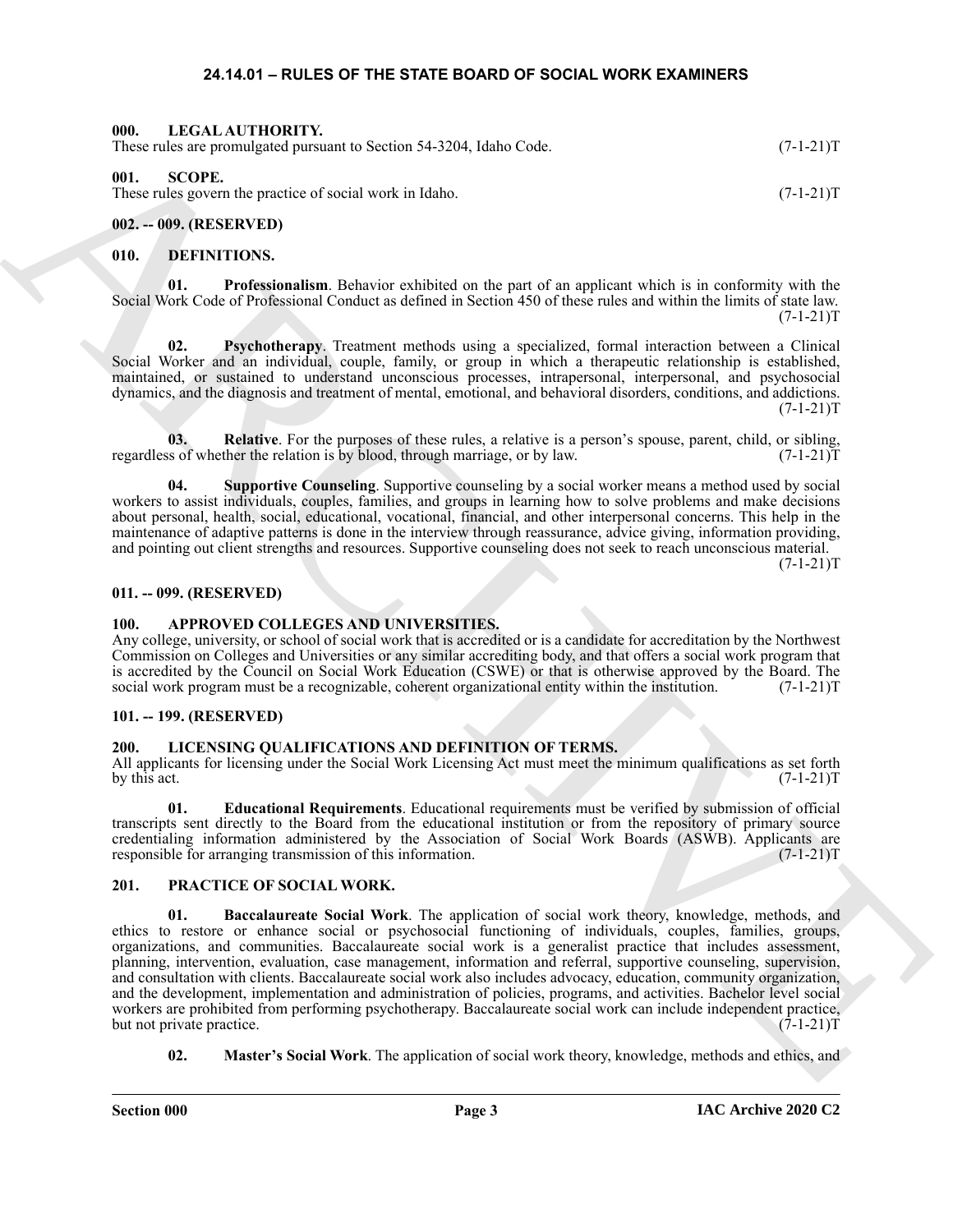<span id="page-3-2"></span>the professional use of self to restore or enhance social, psychosocial or biopsychosocial functioning of individuals, couples, families, groups, organizations, and communities. Master's social work requires the application of specialized knowledge and advanced practice skills in the areas of assessment, treatment planning, implementation and evaluation, case management, information and referral, supportive counseling, supervision and consultation with clients, advocacy, teaching, research, community organization, and the development, implementation, and administration of policies, programs, and activities. Master level social workers who do not hold clinical licensure may provide psychotherapy only under the supervision of a licensed clinical social worker, psychologist, or psychiatrist and in accordance with an approved supervision plan. Master's social work can include independent practice, but not private practice. (7-1-21)T

Do not Decemberant & Profession Likenense Real participates in the system of Securities of the control of the system of the system of the system of the system of the system of the system of the system of the system of the **03. Clinical Social Work**. The practice of clinical social work is a specialty within the practice of master's social work and requires the application of specialized clinical knowledge and advanced clinical skills in the areas of assessment, diagnosis, and treatment of mental, emotional, and behavioral disorders, conditions and addictions. Clinical social work is based on knowledge and theory of psychosocial development, behavior, psychopathology, motivation, interpersonal relationships, environmental stress, social systems, and cultural diversity, with particular attention to person-in-environment. It shares with all social work practice the goal of enhancement and maintenance of psychosocial functioning of individuals, families, and small groups. Clinical social work includes, but is not limited to, individual, couples, family and group psychotherapy, and includes independent and private practice. (7-1-21)T

<span id="page-3-3"></span>**04. Employment of a Social Worker**. A social worker employed directly by a physician, psychologist or other social worker, or by a public or private agency, institution, hospital, nursing home, rehabilitation center, or any similar facility, is not to be considered within the definition of an independent practitioner. Furthermore, a social worker who contracts with an agency or institution that assumes full responsibility for and supervises the services provided to clients is not considered to be a private practitioner. (7-1-21)T

<span id="page-3-0"></span>**202. -- 209. (RESERVED)**

#### <span id="page-3-4"></span><span id="page-3-1"></span>**210. SUPERVISION.**

<span id="page-3-5"></span>**01. Generally Applicable Supervision Requirements**. All supervised experience, as set forth in this section, must meet the following requirements:

**a.** Supervision must be consultative-teaching supervision which is directed toward enhancement and nent of the individual's social work values, knowledge, methods, and techniques. (7-1-21) improvement of the individual's social work values, knowledge, methods, and techniques.

**b.** A minimum of one hundred (100) hours of the required supervision must be face-to-face contact with the supervisor and must occur on a regular and on-going basis. Supervision may include a face-to-face setting provided by a secure live electronic connection. The secure live electronic connection must comply with any applicable state and federal laws, rules and regulations, including the health insurance portability and accountability  $\arct{(HIPAA)}$ . (7-1-21)T

i. A supervisee may count in full all time in a supervisory session where the ratio of supervisor to supervisees does not exceed one (1) supervisor to two (2) social workers. All one hundred (100) hours may be earned<br>in such a one (1) to two (2) setting. (7-1-21) in such a one  $(1)$  to two  $(2)$  setting.

ii. Group supervision may count for no more than fifty (50) hours of face-to-face contact. Group supervision may count only where the ratio of supervisor to supervisees does not exceed one (1) supervisor to six (6) supervisees, and the allowable countable time must be prorated by the following formula: total session minutes divided by total supervisees, multiplied by two (2) equals the maximum allowable countable time per supervisee for the session. i.e. a supervisee attending a one (1) hour group supervisory session consisting of six (6) supervisees must be allowed twenty (20) minutes of group supervision credit (60 minutes/6 supervisees x  $\overline{2} = 20$  minutes). (7-1-21)T

**02. Pursuing Licensure As Independent Practitioners**. Requirements for supervision of reate or master's social workers pursuing licensure as independent practitioners. (7-1-21)T baccalaureate or master's social workers pursuing licensure as independent practitioners.

<span id="page-3-6"></span>**a.** Develop a plan for supervision that must be reviewed and approved by a designated Board member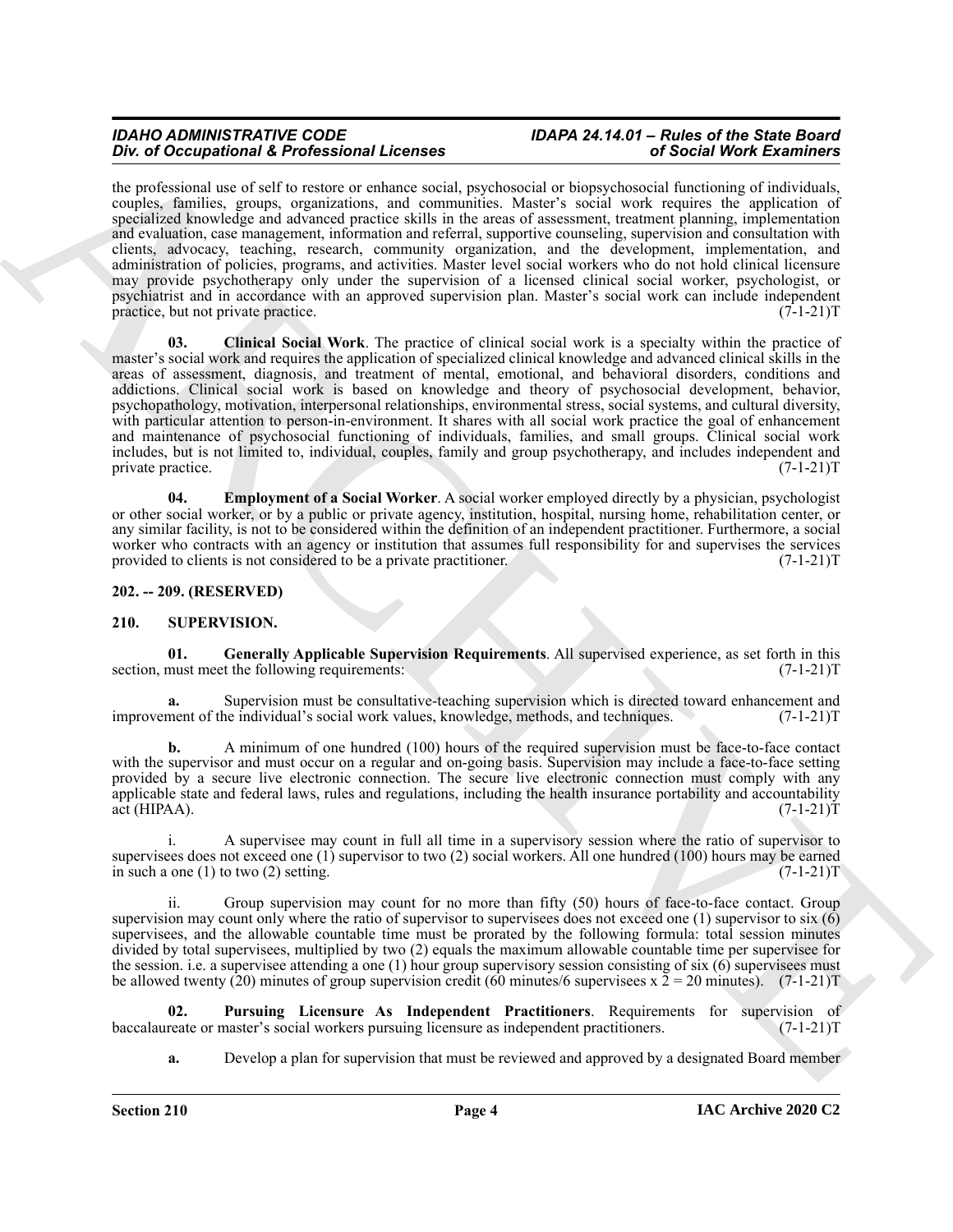prior to commencement of supervision. (7-1-21)T

**b.** Complete a minimum of three thousand  $(3,000)$  hours of supervised social work experience. The hours must be accumulated in not less than two (2) years but in not more than five (5) years unless an extension is approved by the Board for good cause shown. (7-1-21)T

**c.** Supervision must be provided by a qualified and experienced licensed social worker with a current n good standing and approved to pursue independent practice. (7-1-21) license in good standing and approved to pursue independent practice.

For a baccalaureate social worker the supervisor must hold a license at the baccalaureate, masters,  $(7-1-21)T$ or clinical level.

ii. For a masters social worker the supervisor must hold a license at the masters, or clinical level.  $(7-1-21)T$ 

iii. Prior to a change in supervisors, the supervisee must notify the Board and the change must be approved by a designated member of the Board prior to the commencement of supervision by the new supervisor.

 $(7-1-21)T$ 

<span id="page-4-0"></span>iv. The supervisee may not have more than two  $(2)$  supervisors at any given time.  $(7-1-21)T$ 

**03. Pursuing Licensure As Clinical Social Worker**. Requirements for supervision of master's social workers pursuing licensure as clinical social worker.

**a.** Develop a plan for supervision that must be reviewed and approved by a designated Board member commencement of supervision.  $(7-1-21)T$ prior to commencement of supervision.

One of Occupational & Professional Licenses<br>
yield  $\sim$  Occupational & Professional Licenses<br>
yield  $\sim$  Occupational Archives recovered (AdM) have of experiments once in such control (2014)<br>
such as a conserver of such a **b.** Complete a minimum of three thousand (3,000) hours of supervised social work experience focused on clinical social work. The hours must be accumulated in not less than two (2) years but in not more than five (5) years unless an extension is approved by the Board for good cause shown. The hours must also meet the following: (7-1-21)T following: (7-1-21)T

i. One thousand seven hundred fifty (1,750) hours of direct client contact involving treatment in clinical social work as defined; and (7-1-21)T

ii. One thousand two hundred fifty  $(1,250)$  hours involving assessment, diagnosis, and other clinical ork as defined.  $(7-1-21)T$ social work as defined.

Fifty percent (50%) of supervised experience must be provided by a licensed clinical social worker registered as a supervisor pursuant to Section 211 of these rules. The remaining fifty percent (50%) of supervision may be provided by one or more of the following:  $(7-1-21)T$ 

i. A licensed clinical social worker who is registered as a supervisor pursuant to Section 211;  $(7-1-21)T$ 

ii. A licensed clinical psychologist; (7-1-21)T

iii. A person licensed to practice medicine and surgery who practices in the area of psychiatry;  $(7-1-21)T$ 

iv. A licensed clinical professional counselor registered as a supervisor by the Idaho Licensing Board of Professional Counselors and Marriage and Family Therapists; or (7-1-21)T

A licensed marriage and family therapist registered as a supervisor by the Idaho Licensing Board of neglors and Marriage and Family Therapists. (7-1-21) Professional Counselors and Marriage and Family Therapists.

**d.** Prior to a change in supervisors, the supervisee must notify the Board and the change must be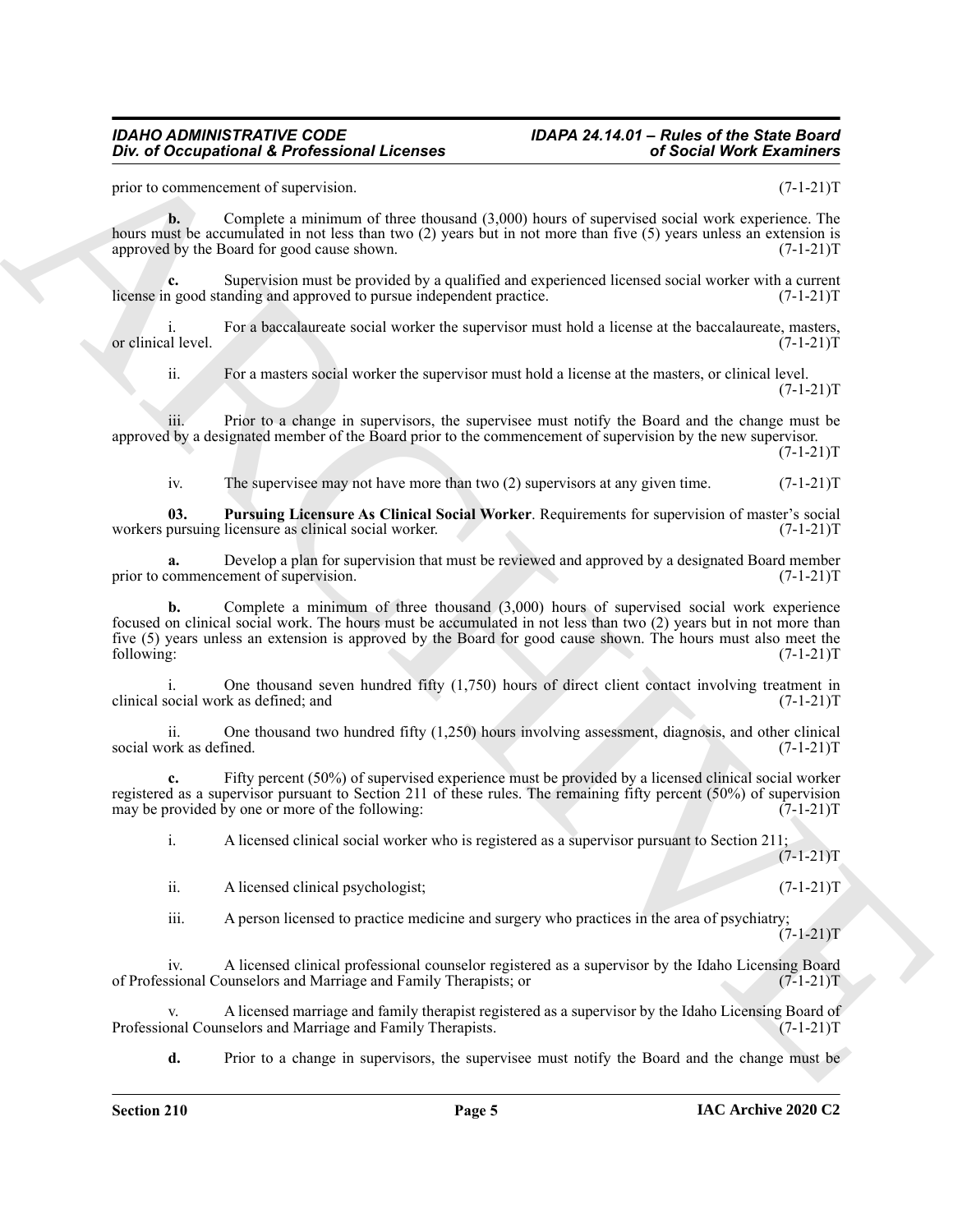approved by a designated member of the Board prior to the commencement of supervision by the new supervisor.  $(7-1-21)T$ 

<span id="page-5-10"></span>**e.** The supervisee may not have more than two (2) supervisors at any given time.  $(7-1-21)$ T

One of Occupational K. Professional Licenses<br>
opposed in College Constraint (a) the constraint of the bound of the constraint of the constraints of the constraints of the constraints of the constraints of the constraints **04. Out-of-State Supervised Experience**. The Board may consider supervised experience obtained outside the state of Idaho submitted for Idaho licensure purposes as proscribed under Section 210.03 and consistent with that jurisdictions laws. Such experience, whether already obtained or planned to be obtained, must be included in the plan for supervision and reviewed and approved by a designated Board member. (7-1-21)T

Previous supervised experience must have been obtained within the five (5) year period preceding the submission of the plan for supervision and must have been obtained in compliance with the law and rules of the state in which the experience was obtained. (7-1-21) state in which the experience was obtained.

#### <span id="page-5-6"></span><span id="page-5-0"></span>**211. SOCIAL WORK SUPERVISOR REGISTRATION.**

Idaho licensed social workers must be registered with the Board in order to provide postgraduate supervision for those individuals in Idaho pursuing licensure as a clinical social worker. (7-1-21) those individuals in Idaho pursuing licensure as a clinical social worker.

<span id="page-5-9"></span>**01. Requirements for Registration**. (7-1-21)T

**a.** Document at least two-years' experience as a licensed clinical social worker.  $(7-1-21)$ T

**b.** Have not been the subject of any disciplinary action for five (5) years prior to application for registration.  $(7-1-21)T$ registration. (7-1-21)T

**c.** Document fifteen (15) contact hours of education in clinical supervisor training within the past five (5) years, as approved by the Board, or if previously registered as a supervisor with the Board, document six  $\overline{(6)}$  hours of education in advanced supervisor training as approved by the Board. (7-1-21) of education in advanced supervisor training as approved by the Board.

#### <span id="page-5-7"></span>**02. Registration**. (7-1-21)T

**a.** Upon receipt of a completed application verifying compliance with the requirements for on as a supervisor, the applicant must be registered as a supervisor. (7-1-21) registration as a supervisor, the applicant must be registered as a supervisor.

**b.** A supervisor's registration must remain valid only so long as the individual's clinical social worker emains current and in good standing.  $(7-1-21)$ license remains current and in good standing.

<span id="page-5-8"></span>**03.** Renewal. A supervisor's registration is valid for a term of five (5) years. To renew a supervisor on, the registered supervisor must submit a renewal application and:  $(7-1-21)$ registration, the registered supervisor must submit a renewal application and:

**a.** Hold an active Idaho clinical social worker license which has not been subject to discipline, the Board may, in its discretion, approve a supervisor who has been previously disciplined based on the nature of the discipline and the time elapsed; and (7-1-21)T

**b.** Document six (6) hours of continuing education in advanced supervisor training as approved by the d completed within the previous five (5) years.  $(7-1-21)$ Board and completed within the previous five  $(5)$  years.

#### <span id="page-5-1"></span>**212. -- 224. (RESERVED)**

#### <span id="page-5-3"></span><span id="page-5-2"></span>**225. INACTIVE STATUS.**

**01. Request for Inactive Status**. Each person requesting an inactive status must submit the required pay the inactive license fee. (7-1-21) form and pay the inactive license fee.

#### <span id="page-5-5"></span><span id="page-5-4"></span>**02. Inactive License Status**. (7-1-21)T

**a.** All continuing education requirements will be waived for any year or portion thereof that a licensee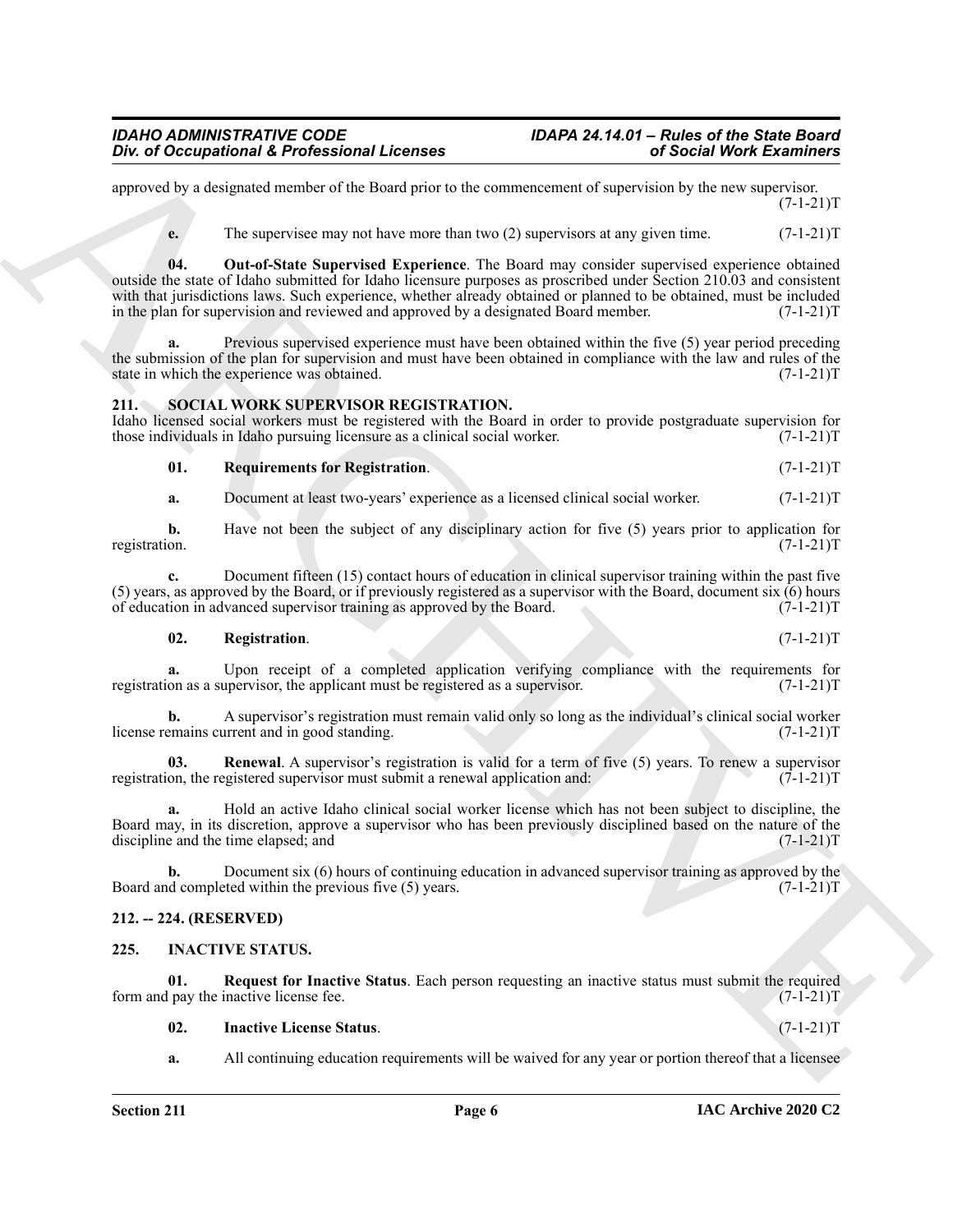#### <span id="page-6-0"></span>**226. -- 299. (RESERVED)**

#### <span id="page-6-5"></span><span id="page-6-1"></span>**300. FEES.**

| maintains an inactive license and is not actively practicing or supervising in Idaho                                                                                                                                                                                                                                                                                                                                                |                                                                                                        |                                   | $(7-1-21)T$                                                                                                    |
|-------------------------------------------------------------------------------------------------------------------------------------------------------------------------------------------------------------------------------------------------------------------------------------------------------------------------------------------------------------------------------------------------------------------------------------|--------------------------------------------------------------------------------------------------------|-----------------------------------|----------------------------------------------------------------------------------------------------------------|
| $\mathbf{b}$ .                                                                                                                                                                                                                                                                                                                                                                                                                      | To return to active status, a licensee must complete one (1) year of continuing education              |                                   |                                                                                                                |
| requirements and submit a fee equivalent to the difference between the inactive and active renewal fee.                                                                                                                                                                                                                                                                                                                             |                                                                                                        |                                   | $(7-1-21)T$                                                                                                    |
| 03.<br>an account to the Board for that period of time during which the license was inactive and fulfilling requirements that<br>demonstrate competency to resume practice. Those requirements may include, but are not limited to, education,<br>supervised practice, and examination as determined by the Board. The Board may consider practice in another<br>jurisdiction in determining competency.<br>226. -- 299. (RESERVED) | Return to Active Status After Five (5) Years or More of Inactive Status. Licensee must provide         |                                   | $(7-1-21)T$                                                                                                    |
| FEES.<br>300.<br>All fees are non-refundable.                                                                                                                                                                                                                                                                                                                                                                                       |                                                                                                        |                                   |                                                                                                                |
| <b>FEE TYPE</b>                                                                                                                                                                                                                                                                                                                                                                                                                     | <b>AMOUNT</b><br>(Not to Exceed)                                                                       | <b>RENEWAL</b><br>(Not to Exceed) | <b>INACTIVE</b><br>(Not to Exceed)                                                                             |
| Application                                                                                                                                                                                                                                                                                                                                                                                                                         | \$70                                                                                                   |                                   |                                                                                                                |
| <b>Examination</b>                                                                                                                                                                                                                                                                                                                                                                                                                  | Set by testing service                                                                                 |                                   |                                                                                                                |
| Endorsement and license                                                                                                                                                                                                                                                                                                                                                                                                             | \$90                                                                                                   |                                   |                                                                                                                |
| Licensed Clinical<br>Social Worker                                                                                                                                                                                                                                                                                                                                                                                                  | \$70                                                                                                   | \$90                              | \$45                                                                                                           |
| <b>Licensed Masters</b><br>Social Worker                                                                                                                                                                                                                                                                                                                                                                                            | \$70                                                                                                   | \$80                              | \$40                                                                                                           |
| <b>Licensed Social Worker</b>                                                                                                                                                                                                                                                                                                                                                                                                       | \$70                                                                                                   | \$80                              | \$40                                                                                                           |
| Reinstatement                                                                                                                                                                                                                                                                                                                                                                                                                       | In accordance with Section<br>67-2614, Idaho Code                                                      |                                   |                                                                                                                |
| 301. -- 349. (RESERVED)                                                                                                                                                                                                                                                                                                                                                                                                             |                                                                                                        |                                   | $(7-1-21)T$                                                                                                    |
| 350.<br><b>EXAMINATIONS AND ENDORSEMENT.</b><br>Applications for examination and endorsement may be reviewed and approved by a designated Board member upon<br>determination that the applicant meets the qualifications. Approval to sit for examination does not obligate the Board<br>to issue a license if it is later determined that the applicant does not meet the requirements for licensure.                              |                                                                                                        |                                   | $(7-1-21)T$                                                                                                    |
| 01.<br>Social Work Boards (ASWB) as the Idaho licensure examination.                                                                                                                                                                                                                                                                                                                                                                | <b>Exam.</b> The Board approves the uniform, nationally standardized examination of the Association of |                                   | $(7-1-21)T$                                                                                                    |
| a.                                                                                                                                                                                                                                                                                                                                                                                                                                  | Bachelor level candidates are required to successfully pass the bachelor's examination.                |                                   | $(7-1-21)T$                                                                                                    |
| b.                                                                                                                                                                                                                                                                                                                                                                                                                                  | Masters level candidates are required to successfully pass the master's examination.                   |                                   | $(7-1-21)T$                                                                                                    |
| c.                                                                                                                                                                                                                                                                                                                                                                                                                                  | Clinical level candidates are required to successfully pass the clinical examination.                  |                                   | $(7-1-21)T$                                                                                                    |
| 02.                                                                                                                                                                                                                                                                                                                                                                                                                                 | Graduation Date to Qualify for Exam. Candidates for examination who can satisfy the Board              |                                   | that they will be graduating at the end of the spring, summer, or fall terms of any given year may qualify for |
| examination immediately preceding the date of graduation.                                                                                                                                                                                                                                                                                                                                                                           |                                                                                                        |                                   | $(7-1-21)T$                                                                                                    |

#### <span id="page-6-2"></span>**301. -- 349. (RESERVED)**

#### <span id="page-6-4"></span><span id="page-6-3"></span>**350. EXAMINATIONS AND ENDORSEMENT.**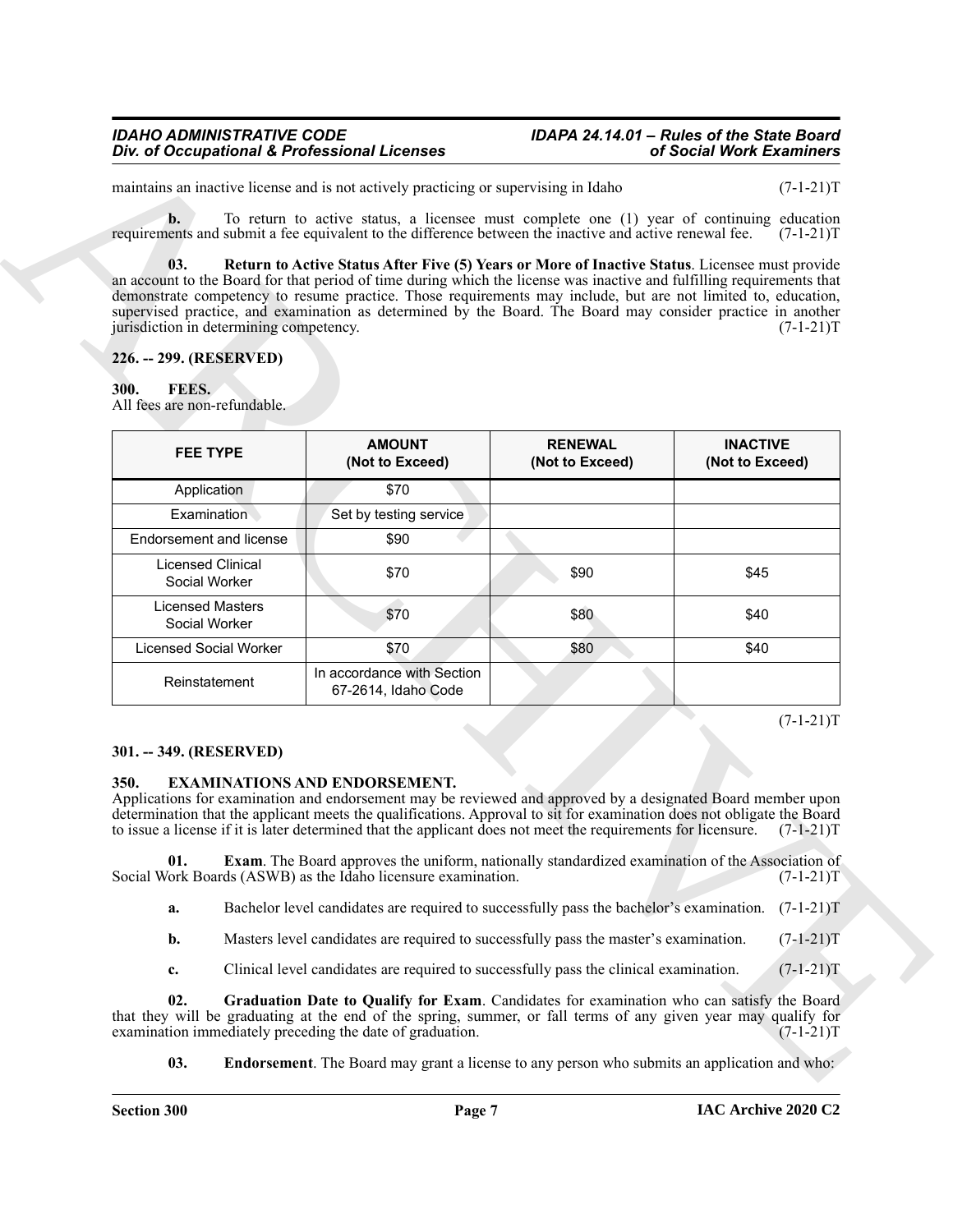$(7-1-21)T$ 

**a.** Holds a current, active social work license, at the level for which a license is being sought, issued by the authorized regulatory entity in another state or country, the certification of which must be received directly by the Board from the issuing agency; and  $(7-1-21)$ the Board from the issuing agency; and

**b.** Has not been disciplined within the last five (5) years, had a license revoked, suspended, restricted, wise sanctioned by any regulatory entity and has never voluntarily surrendered a license; and  $(7-1-21)T$ or otherwise sanctioned by any regulatory entity and has never voluntarily surrendered a license; and

**c.** Has not been convicted, found guilty, or received a withheld judgment or suspended sentence for any crime that is inconsistent with the profession of social work. In reviewing the application, the Board may review<br>the following factors or evidence: (7-1-21)T the following factors or evidence:

|  | The severity or nature of the crime: | $(7-1-21)T$ |
|--|--------------------------------------|-------------|
|--|--------------------------------------|-------------|

ii. The period of time that has passed since the crime under review;  $(7-1-21)$ T

iii. The number or pattern of crimes or other similar incidents;  $(7-1-21)T$ 

iv. The circumstances surrounding the crime that would help determine the risk of repetition;

 $(7-1-21)T$ 

v. The relationship of the crime to the practice of social work; and  $(7-1-21)$ T

vi. The applicant's activities since the crime under review, such as employment, education, participation in treatment, payment of restitution, or any other factors which may be evidence of current rehabilitation; and (7-1-21)T rehabilitation; and

**d.** Has successfully passed an examination, as referenced in Subsection 350.02, or an examination provided by the Professional Examination Service (PES) at the clinical social worker and social worker level or the Education Testing Service (ETS) examination; and (7-1-21) Education Testing Service (ETS) examination; and

**e.** Has certified under oath to abide by the laws and rules governing the practice of social work in Idaho and the code of professional conduct. (7-1-21)T

One of Occupational K. Professional Licenses<br>
Section Work Externibute Control and New York Research was Research with the Control and New York Externibute<br>
Section Archives and New York Research was Research and New York **f.** The Board may waive the examination requirement in Subsection 350.05.d. for an applicant who was not required to pass such an examination at the time the applicant initially obtained a social work license, provided that the applicant meets all other requirements in this subsection and has actively practiced social work for five (5) of the last seven (7) years preceding application. (7-1-21)T

#### <span id="page-7-0"></span>**351. CONTINUING EDUCATION.**

#### <span id="page-7-2"></span><span id="page-7-1"></span>**01. Continuing Education Requirements**. (7-1-21)T

**a.** Continuing education is required for renewal at all levels of social work licensure in Idaho. The ay waive this requirement upon a showing of good cause.  $(7-1-21)$ Board may waive this requirement upon a showing of good cause.

**b.** Each licensee must complete a minimum of twenty (20) continuing education (CE) hours, including at least one (1) hour in professional ethics.  $(7-1-21)T$ 

**c.** Compliance with the continuing education (CE) requirements for licensees must be reported annually. A continuing education course taken in any renewal year, but not claimed for CE credit in that year, may be utilized for credit in the following renewal year. (7-1-21) utilized for credit in the following renewal year.

**d.** Licensees will maintain documentation verifying CE attendance and curriculum for a period of four This documentation will be subject to audit by the board. (7-1-21)  $(4)$  years. This documentation will be subject to audit by the board.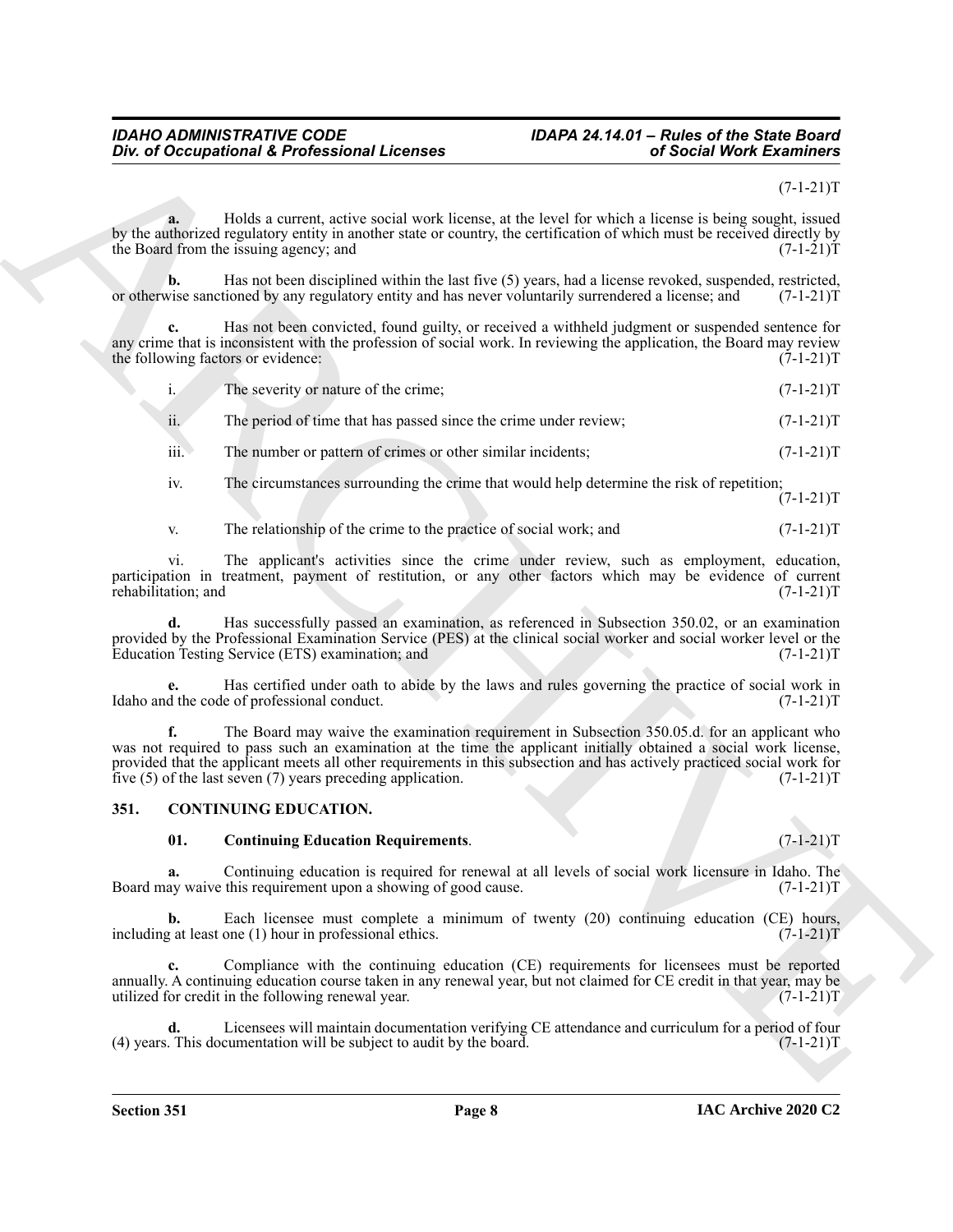**e.** Licensees are not required to comply with this requirement during the first year in which they icensed under the social work act. (7-1-21) become licensed under the social work act.

**f.** One (1) continuing education hour equals one (1) clock hour.  $(7-1-21)T$ 

**g.** Courses that are part of the curriculum of a university, college or other educational institution are allotted CE credit at the rate of fifteen (15) CE hours for each semester hour or ten (10) CE hours for each quarter hour of school credit awarded.  $(7-1-21)T$ hour of school credit awarded.

**h.** Applications for reinstatement of a canceled license must include documented proof of meeting the continuing education requirements for the previous twelve (12) months. The requirement for professional ethics training continues during any period of cancellation. (7-1-21) training continues during any period of cancellation.

#### <span id="page-8-0"></span>**02.** Categories of Continuing Education. (7-1-21)T

One of Occupational K Poofesion I Licenses<br>  $\frac{1}{2}$  Consider the Methods and Licenses<br>
E. One 13) costants are apply with this requestration of Social Work Examines<br>
become the Construction of the Methods are apply the **a.** Category I. Category I includes formally organized learning events, ideally involving face-to-face interaction with a teacher for the purpose of accomplishing specific learning objectives. Courses, workshops, conferences, practice oriented seminars, staff development and training activities coordinated and/or taught by approved and recognized educators also are included in this category. Because of our geographic location and sparse population, closed circuit T.V., video and audio tapes, internet based courses, and correspondence courses may be substituted for face-to-face contact if the course is interactive or requires an examination. (7-1-21)T substituted for face-to-face contact if the course is interactive or requires an examination.

**b.** Category II. No more than ten (10) CE hours may be obtained from this category. Category II consists of a variety of self-directed professional study activities and growth experiences. Examples include making an initial presentation on professional issues or programs, teaching a course for the first time, presenting a lecture or conducting a workshop for the first time, editing or writing professional books or articles, and conducting professional research. (7-1-21) professional research.

The subject matter of all approved continuing education must be germane to the practice of social work as defined in Section 54-3202, Idaho Code, and may include the specialties of Marriage and Family Therapy,<br>Psychiatry, Psychiatric Nursing, or Psychology. (7-1-21)T Psychiatry, Psychiatric Nursing, or Psychology.

## <span id="page-8-1"></span>**03.** Continuing Education Sources. (7-1-21)T

**a.** Continuing education course providers must include:  $(7-1-21)$ T

i. Professional Associations. Continuing education hours may be obtained by participating in activities sponsored by or approved by professional associations including but not limited to the Idaho Chapter of the National Association of Social Workers, Idaho Society for Clinical Social Workers. The professional association must<br>certify the number of clock hours of educational content in each sponsored or approved activity. (7-1-21) certify the number of clock hours of educational content in each sponsored or approved activity.

ii. Educational Institutions. Continuing education hours may be obtained by completing coursework not below your level of licensing or by participating in continuing education programs sponsored by or approved by educational institutions accredited by a regional body recognized by the Council on Post Secondary Accreditation. The educational institution must certify the number of clock hours of educational content in each sponsored or approved program.  $(7-1-21)$ approved program.

Government Agencies, Schools and Hospitals. Continuing education hours may be obtained by participating in in-service training, courses or workshops sponsored by federal, state, or local government agencies, public school systems and licensed hospitals. The provider must certify the number of clock hours of educational content in each approved activity. (7-1-21) content in each approved activity.

iv. Private social service agencies and other entities. Continuing education hours may be obtained by participating in continuing education programs sponsored by agencies or entities who regularly provide social work services. The provider must certify the number of clock hours of educational content in each approved activity.

 $(7-1-21)T$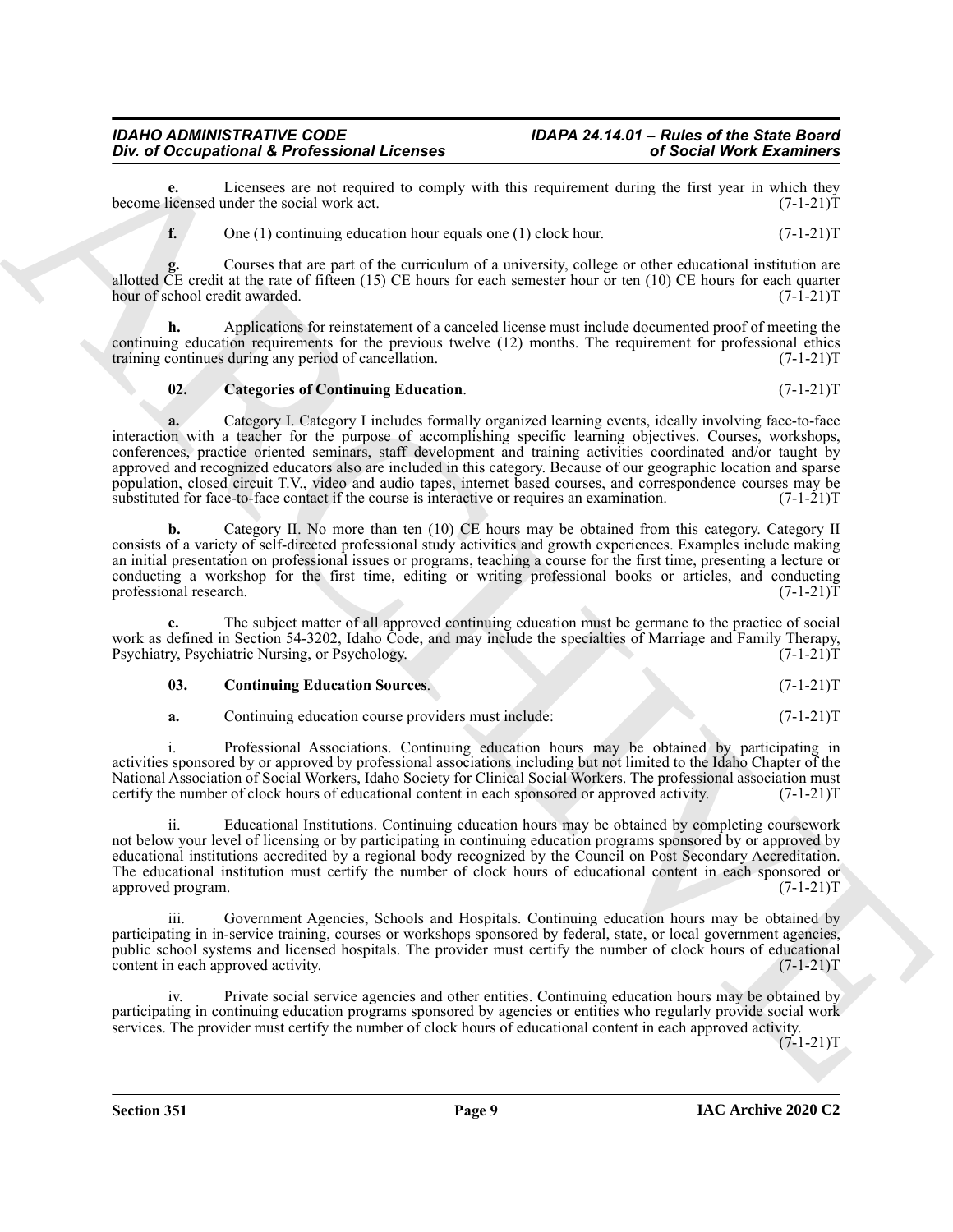**b.** All continuing education hours must be relevant to the profession of social work at the individual's particular level of social work licensure. The presenter's level of education must be at the licensee's level or above. Continuing education for clinical licensees must be clinical in nature except that five (5) hours each year may be nonclinical but must be germane to the practice of social work. Final approval of acceptable programs rests with the  $Board.$  (7-1-21) $T$ 

#### <span id="page-9-4"></span>**04. Documentation**. (7-1-21)T

**a.** Each licensee must maintain documentation verifying CE attendance and curriculum for a period of four (4) years from the date of completion. This documentation will be subject to audit by the Board. (7-1-21)T

**b.** Licensees must attest, on their annual license renewal application, that they have satisfied the continuing education requirements. False attestation of satisfaction of the continuing education requirements on a renewal application will subject the licensee to disciplinary action, including revocation. (7-1-21) T

One of Occupation 16 Forest and the measure by ndecentre in particular and the set of Mechanism Constraints (and the set of the set of the set of the set of the set of the set of the set of the set of the set of the set o **c.** Continuing education documents must be in the form of a certificate of attendance, a statement signed by the provider verifying participation in the activity, an official transcript, or other documentation such as a certificate or letter from the sponsoring entity that includes the title of the activity, the subject material covered, the dates and number of hours credited, and the presenter's full name and professional credentials, or other documentation as the Board may require. (7-1-21) documentation as the Board may require.

#### <span id="page-9-0"></span>**352. -- 399. (RESERVED)**

#### <span id="page-9-7"></span><span id="page-9-1"></span>**400. UNPROFESSIONAL CONDUCT.**

"Unprofessional conduct" is further defined as any violation of the Social Work Code of Professional Conduct.  $(7-1-21)T$ 

<span id="page-9-2"></span>**401. -- 449. (RESERVED)**

#### <span id="page-9-5"></span><span id="page-9-3"></span>**450. STATEMENT OF PUBLIC POLICY AND CODE OF PROFESSIONAL CONDUCT.**

The profession of social work is dedicated to serving people; the professional relationship between social workers and clients thus is governed by the highest moral and ethical values. The client is in a vulnerable role that extends beyond the time frame of actual services. In both social and professional interactions, this vulnerability is taken into consideration whether the person is currently or has been a client. Following is the Code of Professional Conduct:  $(7-1-21)T$ 

<span id="page-9-6"></span>

| 01. | The Social Worker's Ethical Responsibility to Clients. | $(7-1-21)T$ |
|-----|--------------------------------------------------------|-------------|
|     |                                                        |             |

**a.** For the purpose of this Code of Professional Conduct, a client is anyone for whom the social worker provides social work services directly or indirectly through consultations, staffings, or supervision with other professionals. (7-1-21)T

**b.** The social worker will not commit fraud nor misrepresent services performed.  $(7-1-21)$ T

**c.** The social worker will not solicit the clients of an agency for which they provide services for his ractice.  $(7-1-21)T$ private practice.

**d.** The social worker will not divide a fee or accept or give anything of value for receiving or making a referral.  $(7-1-21)T$ a referral.  $(7-1-21)T$ 

**e.** The social worker will provide clients with accurate and complete information regarding the extent and nature of the services available to them. (7-1-21)T

**f.** The social worker will terminate service to clients, and professional relationships with them, when vice and relationships are no longer required or in which a conflict of interest arises. (7-1-21) such service and relationships are no longer required or in which a conflict of interest arises.

**g.** A social worker may not violate a position of trust by knowingly committing any act detrimental to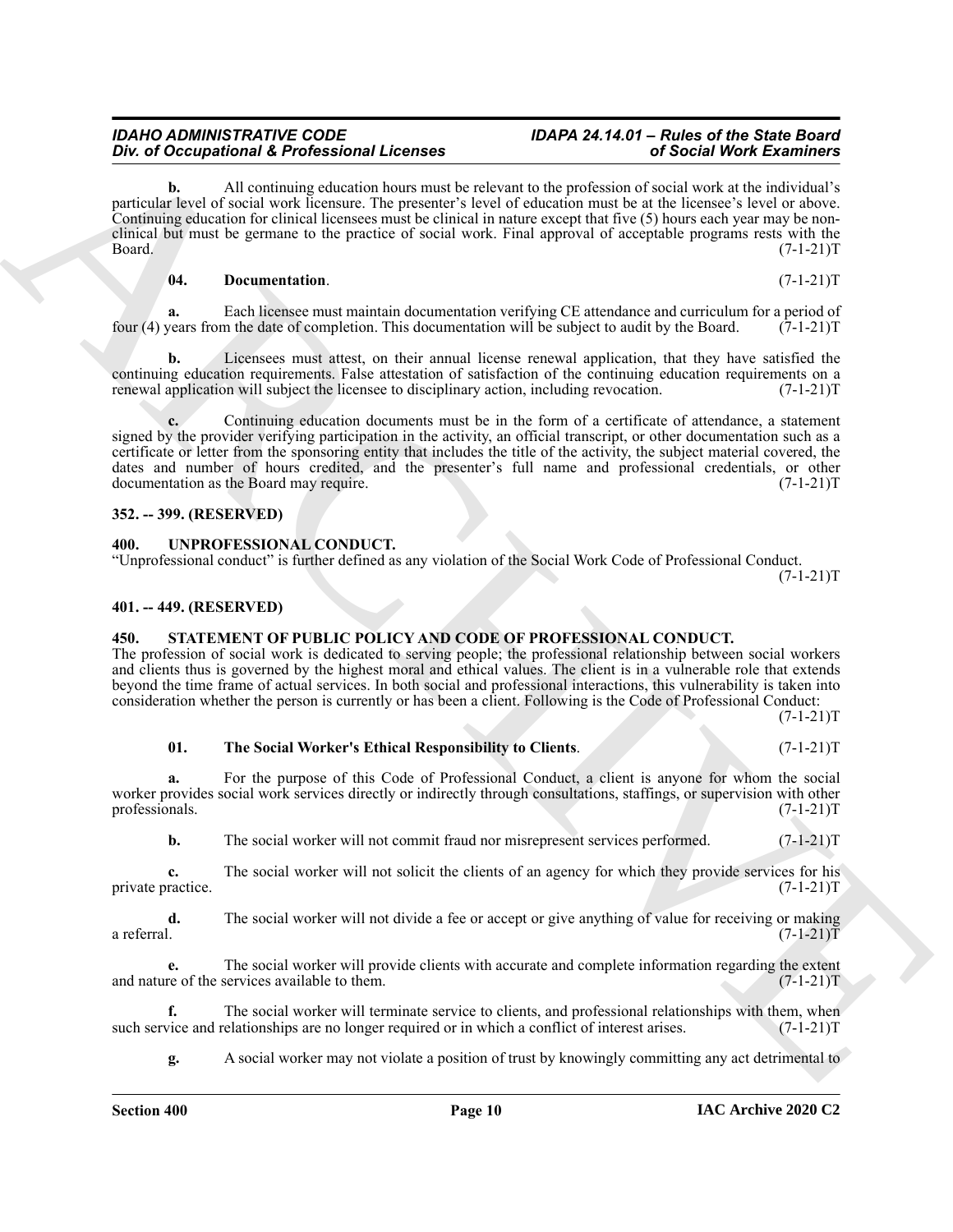a client.  $(7-1-21)T$ 

**h.** A social worker may not exploit their professional relationships with clients (or former clients), supervisees, supervisors, students, employees, or research participants, sexually or otherwise. Social workers will not condone or engage in sexual harassment. Sexual harassment is defined as deliberate or repeated comments, gestures, or physical contacts of a sexual nature that are unwelcomed by the recipient. (7-1-21) or physical contacts of a sexual nature that are unwelcomed by the recipient.

**i.** A social worker may not engage in romantic or sexual acts with a client or with a person who has been a client within the past three (3) years, with a relative of a client, or with a person with whom the client maintains a close personal relationship when it has the potential to be harmful to the client. A social worker must not provide social work services to a person with whom he/she has had a romantic or sexual relationship. (7-1-21)T

#### <span id="page-10-0"></span>**02. The Social Worker's Conduct and Comportment as a Social Worker**. (7-1-21)T

**a.** In providing services, a social worker may not discriminate on the basis of age, gender, race, color, religion, national origin, mental status, physical disability, social or economic status, political belief, or any other<br>preference or personal characteristic, condition or status. (7-1-21) preference or personal characteristic, condition or status.

**b.** Social workers may not undertake any activity in which their personal problems are likely to lead to inadequate performance or harm to a client, colleague, student, or research participant. If engaged in such activity when they become aware of their personal problems, they must seek competent professional assistance to determine whether they should suspend, terminate, or limit the scope of their professional activities. (7-1-21)T

**c.** A social worker may not practice while impaired by medication, alcohol, drugs, or other chemicals. A social worker may not practice under a mental or physical condition that impairs the ability to practice safely.

**d.** A social worker may not repeatedly fail to keep scheduled appointments.  $(7-1-21)$ T

**e.** The social worker who anticipates the termination or interruption of service to clients must notify clients promptly and seek the transfer, referral, or continuation of services in relation to the clients' needs and preferences. (7-1-21) preferences. (7-1-21)T

**f.** The social worker must attempt to make appropriate referrals as indicated by the client's need for  $(7-1-21)T$ services. (7-1-21)T

**g.** A social worker must obtain the client's or legal guardian's informed written consent when a client is to be involved in any research project. A social worker must explain the research, including any implications.

 $(7-1-21)T$ 

**h.** The social worker must obtain informed consent of clients before taping, recording, or permitting ty observation of their activities. (7-1-21) third party observation of their activities.

**i.** A social worker must safeguard information given by clients in providing client services. Except when required by law or judicial order, a social worker must obtain the client's informed written consent before releasing confidential information from the setting or facility except for compelling reasons defined as but not limited  $t_0$ : (7-1-21)T

One of Occupational K. Professional Licenses<br>
As Anali norther may not engine registrative interactional estimation per al electric process of the collection of the collection of the collection of the collection of the co i. Consultation with another professional on behalf of the client thought to be dangerous to self or  $(7-1-21)$ T others;  $(7-1-21)T$ ii. Duty to warn pursuant to Chapter 19, Title 6, Idaho Code;  $(7-1-21)$ T iii. Child abuse and sexual molestation pursuant to Chapter 16, Title 16, Idaho Code; and (7-1-21)T iv. Any other situation in accordance with statutory requirements.  $(7-1-21)T$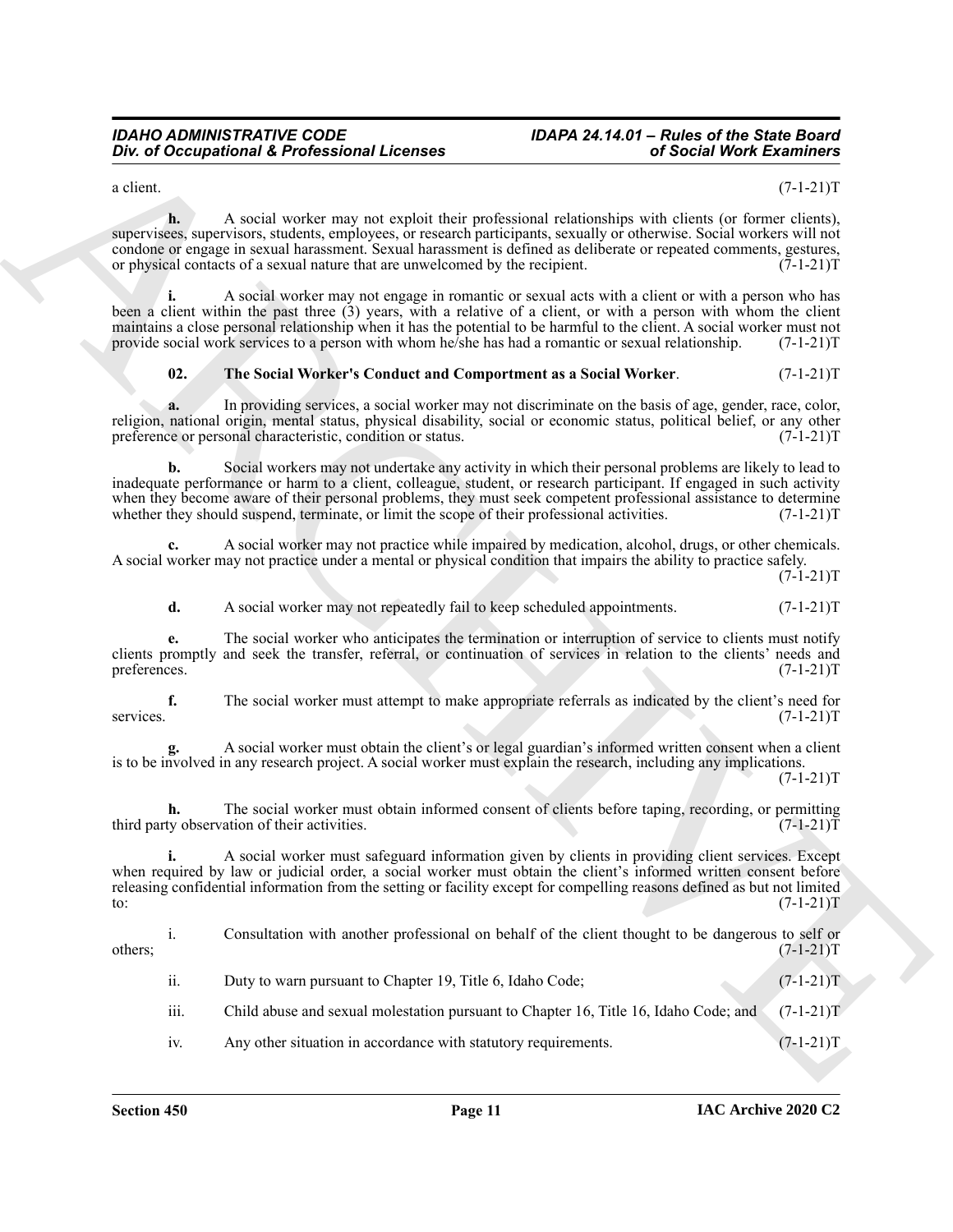A social worker must report any violation of the law or rules, including Code of Professional son certified under Chapter 32, Title 54, Idaho Code.  $(7-1-21)$ Conduct, by a person certified under Chapter 32, Title 54, Idaho Code.

<span id="page-11-0"></span>**03. Competent Practice for Social Workers**. All social workers must practice in a competent manner consistent with their level of education, training and experience. (7-1-21)T

**a.** A social worker must only represent himself and practice within the boundaries of his education, licensure level, supervision, and other relevant professional experience. (7-1-21) training, licensure level, supervision, and other relevant professional experience.

A social worker must only practice within new areas or use new intervention techniques or engaging in appropriate study, training, consultation, or supervision. (7-1-21) approaches after engaging in appropriate study, training, consultation, or supervision.

**c.** A social worker must exercise careful judgment, when generally recognized standards do not exist with respect to an emerging area of practice, and take responsible steps to ensure the competence of his practice.

 $(7-1-21)T$ 

**04. The Advertising Rules for Social Workers**. No social worker may disseminate or cause the dissemination of any advertisement or advertising that is any way fraudulent, false, deceptive or misleading. Any advertisement or advertising is deemed by the board to be fraudulent, false, deceptive, or misleading if it:  $(7-1-21)$ T

<span id="page-11-2"></span>**a.** Contains a misrepresentation of fact; or  $(7-1-21)$ T

One of Occupational K Portscheral Methods of the to-<br>a consistent of the state of the state of the state of the state of the state of the state of the state of the state of the state of the state of the state of the state **b.** Is misleading or deceptive because in its content or in the context in which it is presented it makes only a partial disclosure of relevant facts. More specifically, it is misleading and deceptive for a social worker to advertise free services or services for a specific charge when in fact the social worker is transmitting a higher charge for the advertised services to a third party payor for payment or charges the patient or a third party. It is misleading and deceptive for a social worker or a group of social workers to advertise a social work referral service or bureau unless the advertisement specifically names each of the individual social workers who are participating in the referral service or bureau. (7-1-21)T service or bureau.

**c.** Creates false or unjustified expectations of beneficial treatment or successful outcomes; or  $(7-1-21)T$ 

**d.** Fails to identify conspicuously the social worker or social workers referred to in the advertising as worker or social workers; or  $(7-1-21)$ a social worker or social workers; or

**e.** Contains any representation or claims, as to which the social worker, referred to in the advertising, erform; or  $(7-1-21)T$ fails to perform; or

**f.** Contains any representation which identifies the social worker practice being advertised by a name which does not include the terms "social worker," "social work," or some easily recognizable derivation thereof; or  $(7-1-21)T$ 

**g.** Contains any representation that the practitioner has received any license or recognition by the state of Idaho or its authorized agents, which is superior to the license and recognition granted to any social worker who successfully meets the licensing requirements of Chapter 32, Title 54, Idaho Code; or  $(7-1-21)$ successfully meets the licensing requirements of Chapter 32, Title 54, Idaho Code; or

**h.** Appears in any classified directory, listing, or compendium under a heading, which when considered together with the advertisement, has the capacity or tendency to be deceptive or misleading with respect to the profession or professional status of the social worker; or  $(7-1-21)$ the profession or professional status of the social worker; or

<span id="page-11-1"></span>**i.** Contains any other representation, statement, or claim which is misleading or deceptive.  $(7-1-21)$ T

**05. Dual Relationships**. A social worker may not engage in dual or multiple relationships with clients, with relatives of a client, or with individuals with whom clients maintain close personal relationships, in which a reasonable and prudent social worker would conclude after appropriate assessment that there is a risk of harm or exploitation to the client or of impairing a social worker's objectivity or professional judgment. A dual or multiple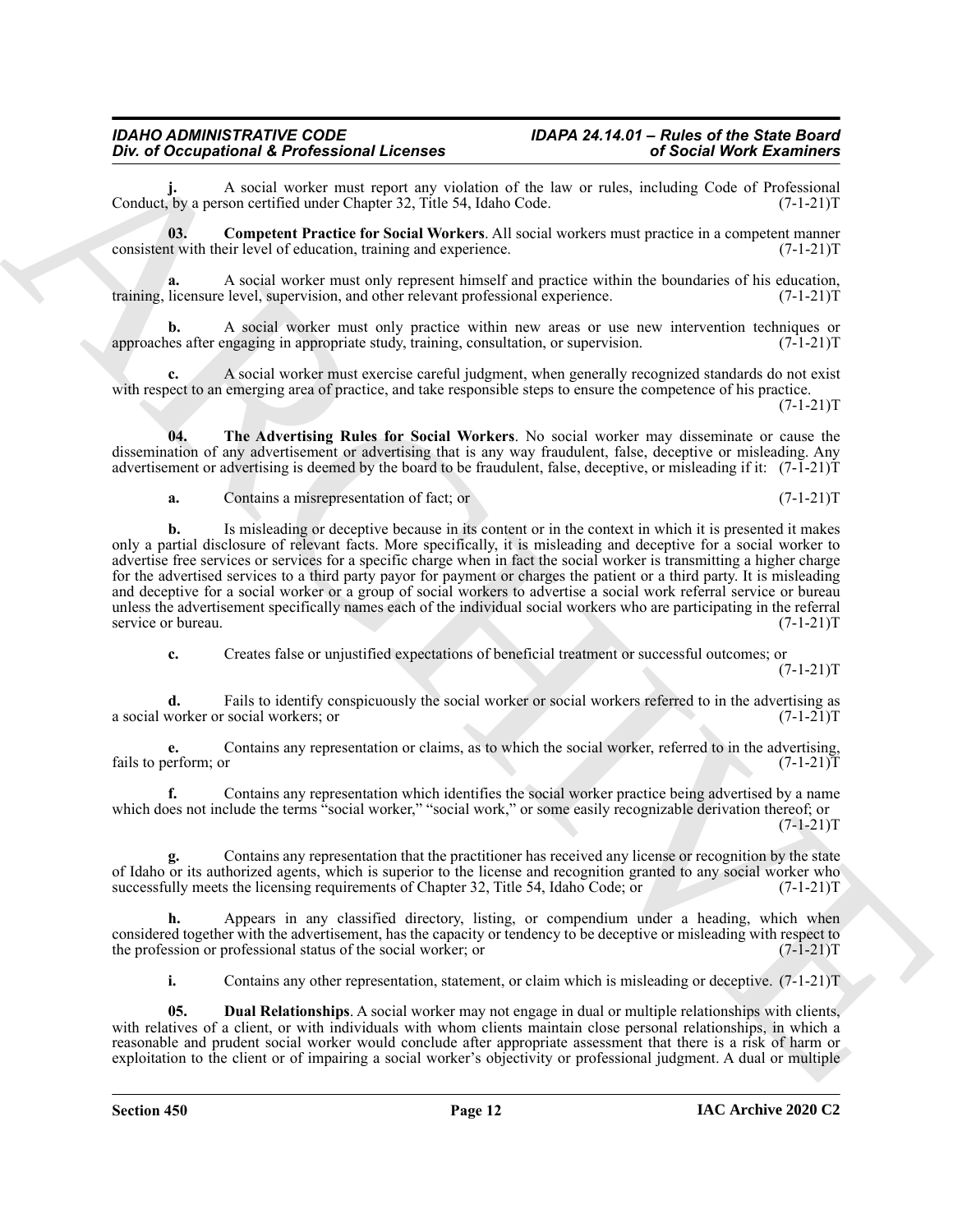For *i* Decoration of *E* for *C* is the control of *C* is the control of *C* is the control of *C* is the control of *C* is the control of *C* is the control of *C* is the control of *C* is the control of *C* is the cont relationship is a relationship that occurs when a social worker interacts with a client in more than one capacity, whether it be before, during, or after the professional, social, or business relationship. Dual or multiple relationships can occur simultaneously or consecutively. After an appropriate assessment that the relationship does not create a risk of harm or exploitation to the client and will not impair a social worker's objectivity or professional judgment, the social worker must document in case records, prior to the interaction, when feasible, the rationale for such a relationship, the potential benefit to the client, and anticipated consequences for the client. (7-1-21)T

**06.** Business Relationships. A social worker may not purchase goods or services from a client or e engage in a business relationship with a client except when:  $(7-1-21)$ otherwise engage in a business relationship with a client except when:

<span id="page-12-7"></span>**a.** The client is providing necessary goods or services to the general public;  $(7-1-21)$ T

**b.** A reasonable and prudent social worker would determine that it is not practical or reasonable to e goods or services from another provider; and  $(7-1-21)$ obtain the goods or services from another provider; and

A reasonable and prudent social worker would determine that engaging in the business relationship ental to the client or the professional relationship.  $(7-1-21)$ will not be detrimental to the client or the professional relationship.

**07. Bartering**. Bartering is the acceptance of goods, services, or other nonmonetary remuneration from a client in return for a social worker's services. Social workers may not barter except when such arrangement is not exploitative and: (7-1-21)T exploitative and:

<span id="page-12-6"></span>**a.** Is initiated by the client and with the client's written informed consent; and  $(7-1-21)$ T

<span id="page-12-4"></span><span id="page-12-3"></span>**b.** Has an easily determined fair market value of the goods or services received.  $(7-1-21)T$ 

#### <span id="page-12-0"></span>**451. -- 474. (RESERVED)**

#### <span id="page-12-1"></span>**475. DISCIPLINE.**

**01.** Civil Fine. The Board may impose a civil fine not to exceed one thousand dollars (\$1,000) upon a social worker for each violation of Section 54-3211, Idaho Code. (7-1-21)<sup>T</sup> licensed social worker for each violation of Section 54-3211, Idaho Code.

<span id="page-12-5"></span>**02. Costs and Fees**. The Board may order a licensed social worker to pay the costs and fees incurred by the Board in the investigation or prosecution of the licensee for violation of Section 54-3211, Idaho Code.

 $(7-1-21)T$ 

#### <span id="page-12-2"></span>**476. -- 999. (RESERVED)**